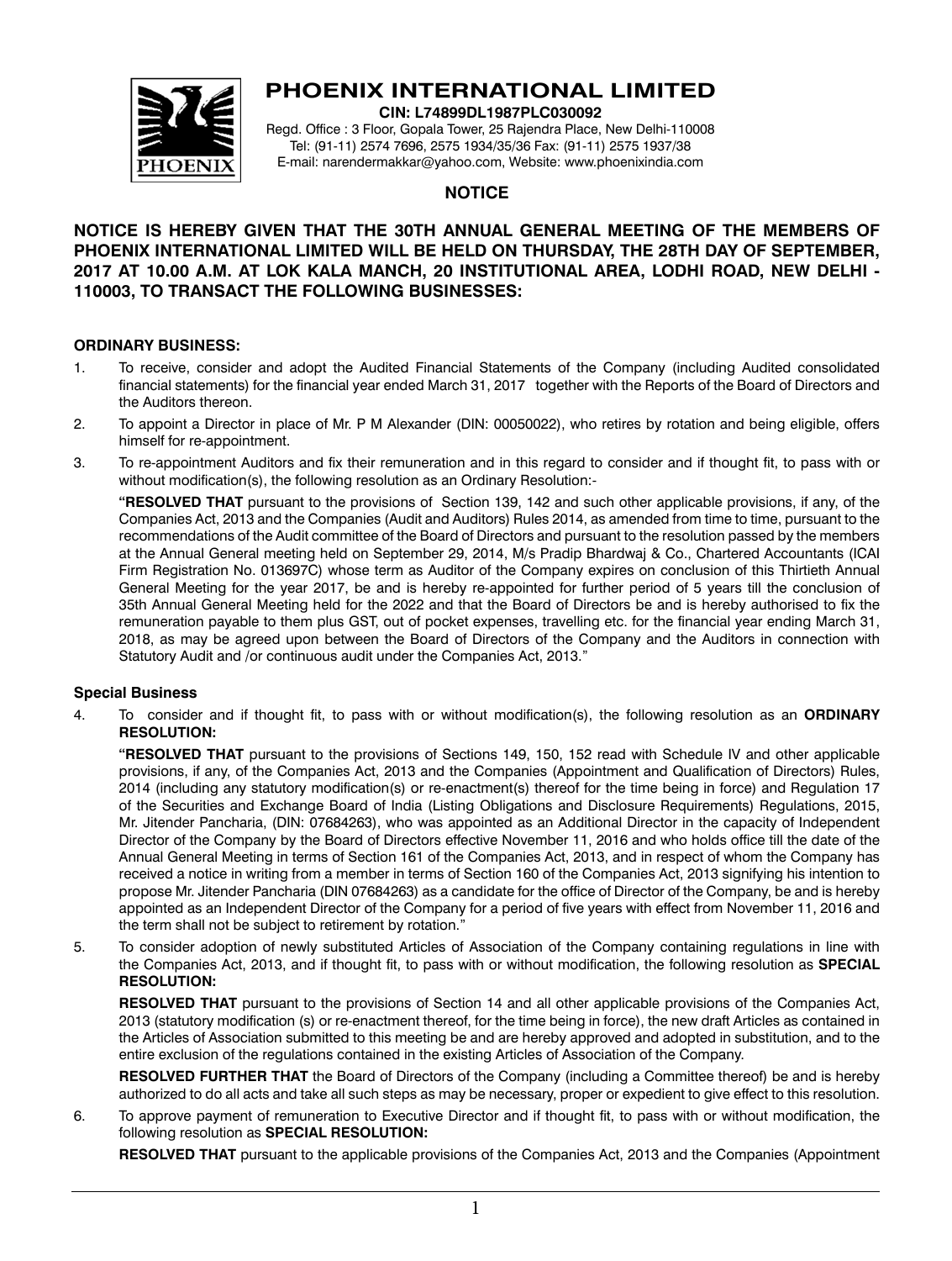and Remuneration of Managerial Personnel) Rules, 2014 (including any statutory modification(s) or re-enactment thereof for the time being in force), the Company be and is hereby authorized to pay an amount, either by way of a monthly payment or at a specified percentage of the net profits of the Company or partly by one way and partly by the other to Mr. Narender Kumar Makkar Director and Company Secretary, and that such remuneration shall not exceed 1% of the net profits of the Company in any financial year (computed in the manner provided in Section 198 of the Companies Act, 2013 or any statutory modification(s) or re-enactment thereof and subject to an individual limit of remuneration for each of the Executive Director.

**RESOLVED FURTHER** THAT the Board of Directors of the Company (including Board Governance, Nomination and Compensation Committee) be and is hereby authorized to do all acts and take all such steps as may be necessary, proper or expedient to give effect to his resolution including payment of such remuneration for any period or periods.

> For and on behalf of the Board of Directors For Phoenix International Limited

Place: New Delhi Date: 26.08.2017 P.M Alexander

Chairman

## **NOTES: -**

a) The Explanatory Statement pursuant to Section 102 (1) of the Companies Act, 2013 ("Act") in respect of the business under Item no. 4 to 6 as stated above and details as required

under SEBI (Listing Obligations and Disclosure Requirements) Regulations, 2015 ("SEBI Listing Regulations") in respect of Directors seeking appointment at this Annual General Meeting are annexed hereto.

b) A MEMBER ENTITLED TO ATTEND AND VOTE AT THE MEETING IS ENTITLED TO APPOINT A PROXY TO ATTEND AND VOTE ON A POLL INSTEAD OF HIMSELF / HERSELF AND THE PROXY NEED NOT BE A MEMBER OF THE COMPANY. PROXIES IN ORDER TO BE VALID AND EFFECTIVE MUST BE LODGED AS PER THE FORMAT INCLUDED IN THE ANNUAL REPORT AT THE REGISTERED OFFICE OF THE COMPANY NOT LESS THAN 48 HOURS BEFORE THE TIME FOR HOLDING THE MEETING. Proxies submitted on behalf of limited companies, societies, partnership firms, etc. must be supported by appropriate resolution/ authority, as applicable, issued by the Member organization.

A person can act as a proxy on behalf of Members (not exceeding 50 Members) and holding in the aggregate not more than 10% of the total share capital of the Company carrying voting rights. A Member holding more than 10% of the total share capital of the Company carrying voting rights may appoint a single person as proxy and such person shall not act as a proxy for any other person or a Member.

- c) Corporate Members intending to send their authorised representatives to attend the Meeting are requested to send to the Company, a certified copy of the Board Resolution authorising their representative to attend and vote on their behalf at the Meeting.
- d) The register of members and shares transfer books of the Company will remain closed on September 28, 2017.
- e) In case of joint holder attending the Meeting, only such joint holder who is higher in the order of names will be entitled to vote.
- f) All documents referred to in the Notice and the accompanying Statement are available for inspection by the Members at the registered office of the Company on all working days between 10.00 a.m. to 4.00 p.m. up to the date of this Annual General Meeting.
- g) Members who hold shares in single name and physical form are advised to make nomination in respect of their shareholding in the Company.
- h) Non-Resident Indian Members are requested to inform the Company's Registrars and Transfer Agents, immediately of:
	- a) Change in their residential status on return to India for permanent settlement.
	- b) Particulars of their bank account maintained in India with complete name, branch, account type, account number and address of the bank with pin code number, if not furnished earlier.
- i) SEBI has mandated the submission of Permanent Account Number (PAN) for participating in the securities market, deletion of name of deceased holder, transmission/transposition of shares. Members are requested to submit the PAN details to their Depository Participant in case of holdings in dematerialized form and to the Company's Registrars and Transfer Agents, mentioning their correct reference folio number in case of holdings in physical form.
- j) Members holding shares in dematerialised mode are requested to intimate all changes pertaining to their bank details, NECS, mandates, nominations, power of attorney, change of address/ name, PAN details, etc. to their Depository Participant only and not to the Company's Registrars and Transfer Agents. Changes intimated to the Depository Participant will then be automatically reflected in the Company's records which will help the Company and its Registrars and Transfer Agents to provide efficient and better service to the Members.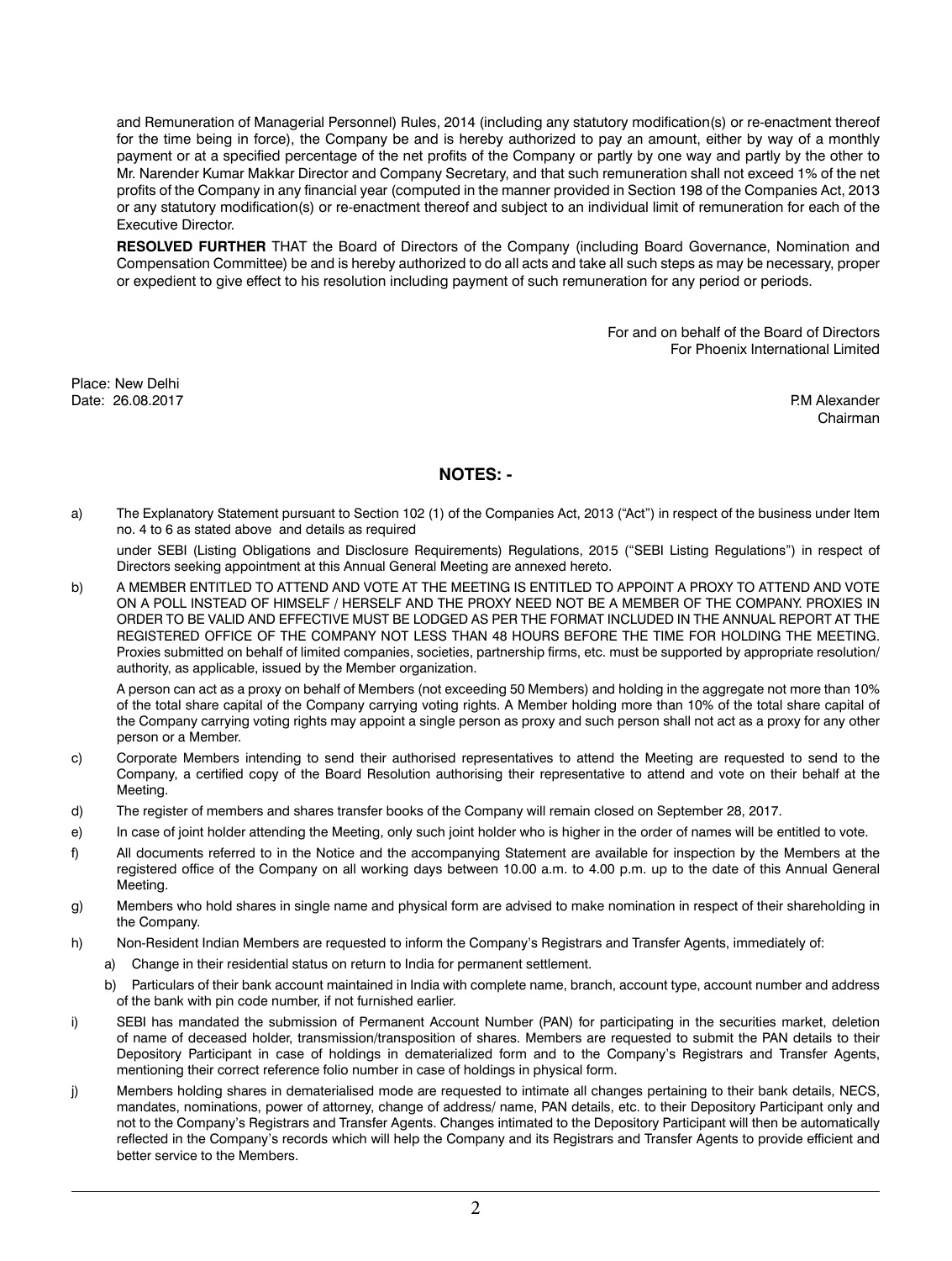- j) Members seeking any information with regard to Accounts are requested to write to the Company at least 10 days before the date of Annual General Meeting, so as to enable the Management to keep the information ready at the Meeting.
- k) As an austerity measure, copies of the Annual Report will not be distributed at the Annual General Meeting. Members are requested to bring their attendance slip alongwith a copy of Annual Report to the Meeting.
- l) Pursuant to Section 101 and Section 136 of the Companies Act, 2013 read with relevant provisions of Companies (Management and Administration) Rules, 2014, companies can serve Annual Reports and other communications through electronics mode to those members who have registered their email address either with Company or with the Depository.
- m) To support the 'Green Initiative', the Members who have not registered their email addresses so far are requested to register the same with Company's Registrars and Transfer Agents/ Depositories.
- n) Members may note that the Notice of the 30th Annual General Meeting and Annual Report for 2017 will also be available on the Company's website: www.phoenixindia.com for their download. Even after registering for e-communication, members are entitled to receive such communication in physical form, upon making request for the same by post free of Cost.
- o) The Equity Shares of the Company are listed with the Stock exchange at BSE Limited.
- p) Voting through Electronics means: Pursuant to the provisions of Section 108 of the Companies Act 2013 read with Rule 20 of the Companies (Management and Administration) Rules 2014, the Company is offering e-voting facility to its members. Detailed procedures are given in the enclosed letter.

# **PROCESS FOR MEMBERS OPTING FOR E-VOTING**

In compliance with provisions of Section 108 of the Companies Act, 2013, Rule 20 of the Companies (Management and Administration) Rules, 2014 as amended by the Companies (Management and Administration) Amendment Rules, 2015 and Regulation 44 of the SEBI (Listing Obligation and Disclosure Requirements) Regulations, 2015 , the Company will be providing members facility to exercise their right to vote on resolutions proposed to be considered at the ensuing Annual General Meeting (AGM) by electronic means and the business may be transacted through e-Voting Services. The facility of casting the votes by the members using an electronic voting system from a place other than venue of the AGM ("remote e-voting") will be provided by National Securities Depository Limited (NSDL). The detailed procedure to be followed in this regard has been given in Annexure–A to the notice. The members are requested to go through them carefully.

### **EXPLANATORY STATEMENT**

#### PURSUANT TO SECTION 102 OF THE COMPANIES ACT, 2013

As required by Section 102 of the Companies Act, 2013 (Act), the following explanatory statement sets out all material facts relating to the business mentioned under Item No(s) 4 TO 6 of the accompanying Notice:

### **ITEM NO. 4:**

The Board of Directors in their meeting held on November 11, 2016appointed Mr Jitender Pancharia as Additional Director of the Company in the capacity of Independent Directors with effect from November 11, 2016 pursuant to Section 161 of the Act read with the provision of Articles of Association of the Company. In terms of section 160 of the Companies Act, 2013, the Company has received notice in writing from member along with a deposit of Rs. 1.00 Lakh proposing the candidature of Mr. Jitender Pancharia for appointment as Independent Director as per the provisions of sections 149 and 152 of the Act.

Mr. Jitender Pancharia has given declaration to the Board of Directors of the Company that he met the criteria of Independence as required under Section 149 of the Companies Act, 2013. In the opinion of the Board of Directors, he fulfils the conditions specified in the Companies Act, 2013 and rules made thereunder for his appointment as Independent Director of the Company and he is independent of the management. He is not disqualified from being appointed as Director in terms of Section 164 of the Companies Act, 2013. In terms of Section 160 of the Companies Act, 2013, the Company has received notice in writing from member along with a deposit of Rs. 1.00 Lakh proposing the candidature of Mr. Jitender Pancharia to be appointed as Independent Director as per the provisions of the Companies Act, 2013.

Except Mr. Jitender Pancharia, being appointee, none of the Directors and Key Managerial Personnel of the Company or their relatives are concerned or interested financially or otherwise, in the resolution set out at item No. 4. The Board of Directors recommend the resolution at Item No. 4 for approval of the Members.

#### **ITEM NO. 5:**

The Articles of Association of the Company as currently in force was originally adopted when the Company was incorporated under the Companies Act, 1913 and further amendments were adopted pursuant to the provisions under the Companies Act, 1956, from time to time, over the past several years. The references to specific sections of the Companies Act, 1956 in the existing Articles of Association may no longer be in conformity with the Companies Act, 2013. Considering that substantive sections of the Companies Act which deal with the general working of the companies stand notified, it is proposed to amend the existing Articles of Association to align it with the provisions of Companies Act, 2013 including the Rules framed thereunder and adoption of specific sections from Table "F" to Schedule I to the Companies Act, 2013 which sets out the model articles of association for a company limited by shares.